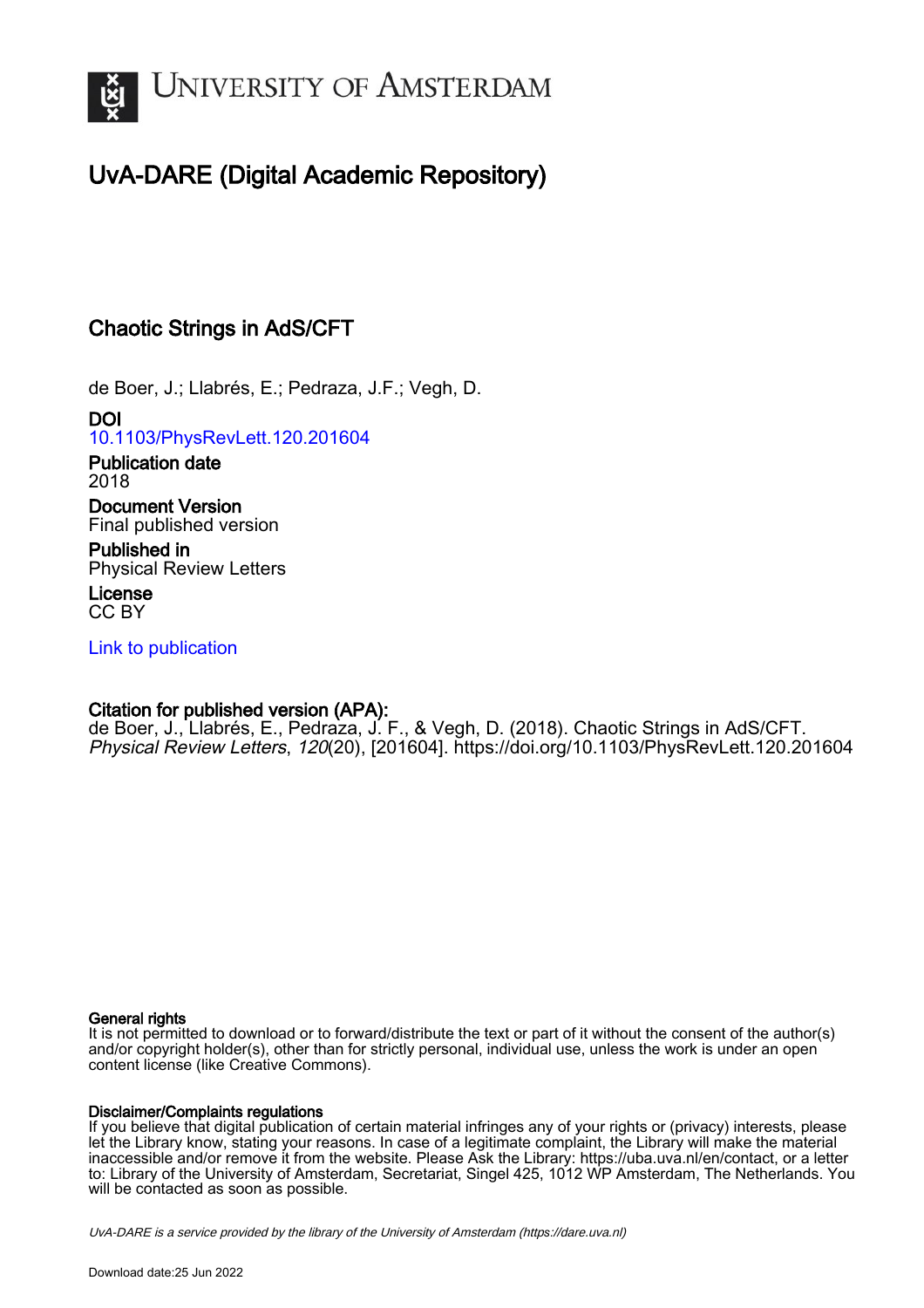#### Chaotic Strings in  $AdS/CFT$

Jan de Boer,<sup>1</sup> Eva Llabrés,<sup>1</sup> Juan F. Pedraza,<sup>1</sup> and David Vegh<sup>2</sup>

<sup>1</sup>Institute for Theoretical Physics, University of Amsterdam, 1090 GL Amsterdam, Netherlands<br><sup>2</sup>Institute for Theoretical Physics, Utracht University, 3584 CC Utracht, Netherlands <sup>2</sup>Institute for Theoretical Physics, Utrecht University, 3584 CC Utrecht, Netherlands

(Received 26 December 2017; revised manuscript received 12 March 2018; published 18 May 2018)

Holographic theories with classical gravity duals are maximally chaotic; i.e., they saturate the universal bound on the rate of growth of chaos [J. Maldacena, S. H. Shenker, and D. Stanford, [J. High Energy Phys.](https://doi.org/10.1007/JHEP08(2016)106) [08 \(2016\) 106](https://doi.org/10.1007/JHEP08(2016)106)]. It is interesting to ask whether this property is true only for leading large N correlators or if it can show up elsewhere. In this Letter, we consider the simplest setup to tackle this question: a Brownian particle coupled to a thermal ensemble. We find that the four-point out-of-time-order correlator that diagnoses chaos initially grows at an exponential rate that saturates the chaos bound, i.e., with a Lyapunov exponent  $\lambda_L = 2\pi/\beta$ . However, the scrambling time is parametrically smaller than for plasma excitations,  $t_* \sim \beta \log \sqrt{\lambda}$  instead of  $t_* \sim \beta \log N^2$ . Our result shows that, at least in certain cases, maximal chaos can be<br>ottoined in the probe sector without the explicit peed of gravitational degrees of freedom attained in the probe sector without the explicit need of gravitational degrees of freedom.

DOI: [10.1103/PhysRevLett.120.201604](https://doi.org/10.1103/PhysRevLett.120.201604)

Introduction.—In recent years, the study of quantum chaos in  $AdS/CFT$  has become a topic of great interest, leading to new insights in quantum gravity and conformal field theories. This program was initiated in Ref. [\[1\],](#page-6-0) which presented the first holographic realization of the butterfly effect. More recently, the same approach has been generalized to various other gravitational setups [\[2,3\]](#page-6-1).

<span id="page-1-0"></span>In quantum mechanical systems, one way to analyze chaos is through the commutator  $[W(t), V(0)]$  between a pair of Hermitian operators. This commutator represents the sensitivity of  $W(t)$  to perturbations created at an initial time by  $V(0)$ . The strength of this effect is measured by the quantity

$$
C(t) = -\langle [W(t), V(0)]^2 \rangle, \qquad (1)
$$

where the bracket denotes a thermal expectation value at temperature  $T = \beta^{-1}$ . The time at which  $C(t)$  becomes significant is called the scrambling time  $t_*$ . The quantity  $C(t)$  contains time ordered out of time ordered corre  $C(t)$  contains time-ordered and out-of-time-ordered correlators. Time-ordered correlators are not sensitive to chaos: They decay as  $\langle V(0)V(0)W(t)W(t)\rangle \sim \langle VV\rangle \langle WW\rangle +$  $\mathcal{O}(e^{-t/t_d})$ , where  $t_d \sim \beta$  is the dissipation time. The chaotic behavior of [\(1\)](#page-1-0) can be probed by the out-of-time-order correlator (OTOC)

<span id="page-1-2"></span>
$$
f(t) = \frac{\langle VW(t)VW(t) \rangle}{\langle VV \rangle \langle WW \rangle}, \tag{2}
$$

<span id="page-1-3"></span>which becomes small at late times if the system is chaotic. For instance, in holographic theories with Einstein gravity duals, one finds that, for  $t_d < t < t_*$  [1–[3\],](#page-6-0)

$$
f(t) = 1 - \frac{f_0}{N^2} e^{\lambda_L t} + \mathcal{O}(N^{-4}),
$$
 (3)

where  $f_0$  is a positive order one constant that depends on the specific operators V and W. The time at which the second term becomes relevant gives the scrambling time

$$
t_* \sim \beta \log N^2. \tag{4}
$$

<span id="page-1-1"></span>The Lyapunov exponent  $\lambda_L$  has a universal bound [\[4\]](#page-6-2)

$$
\lambda_L \le \frac{2\pi}{\beta} \tag{5}
$$

and is saturated by black holes in Einstein gravity [\[5\]](#page-6-3). This gives support to the claim that black holes are the fastest scramblers in nature [\[7\]](#page-6-4). Consequently, the above bound has been used as a criterion to discriminate between CFTs that may have Einstein gravity duals [\[8\].](#page-6-5)

An interesting question we may ask is if we can come up with other examples of systems that are maximally chaotic, i.e., that saturate the bound [\(5\)](#page-1-1), but with no explicit gravitational degrees of freedom. In this Letter, we will answer this question positively. In particular, the system we will consider is a Brownian particle (quark) coupled to a (strongly interacting) thermal plasma.

<span id="page-1-4"></span>Setup.—In the context of  $AdS/CFT$ , a heavy quark in a thermal bath is dual to an open string living in a black brane geometry [\[9\]:](#page-6-6)

Published by the American Physical Society under the terms of the [Creative Commons Attribution 4.0 International](https://creativecommons.org/licenses/by/4.0/) license. Further distribution of this work must maintain attribution to the author(s) and the published article's title, journal citation, and DOI. Funded by SCOAP<sup>3</sup>.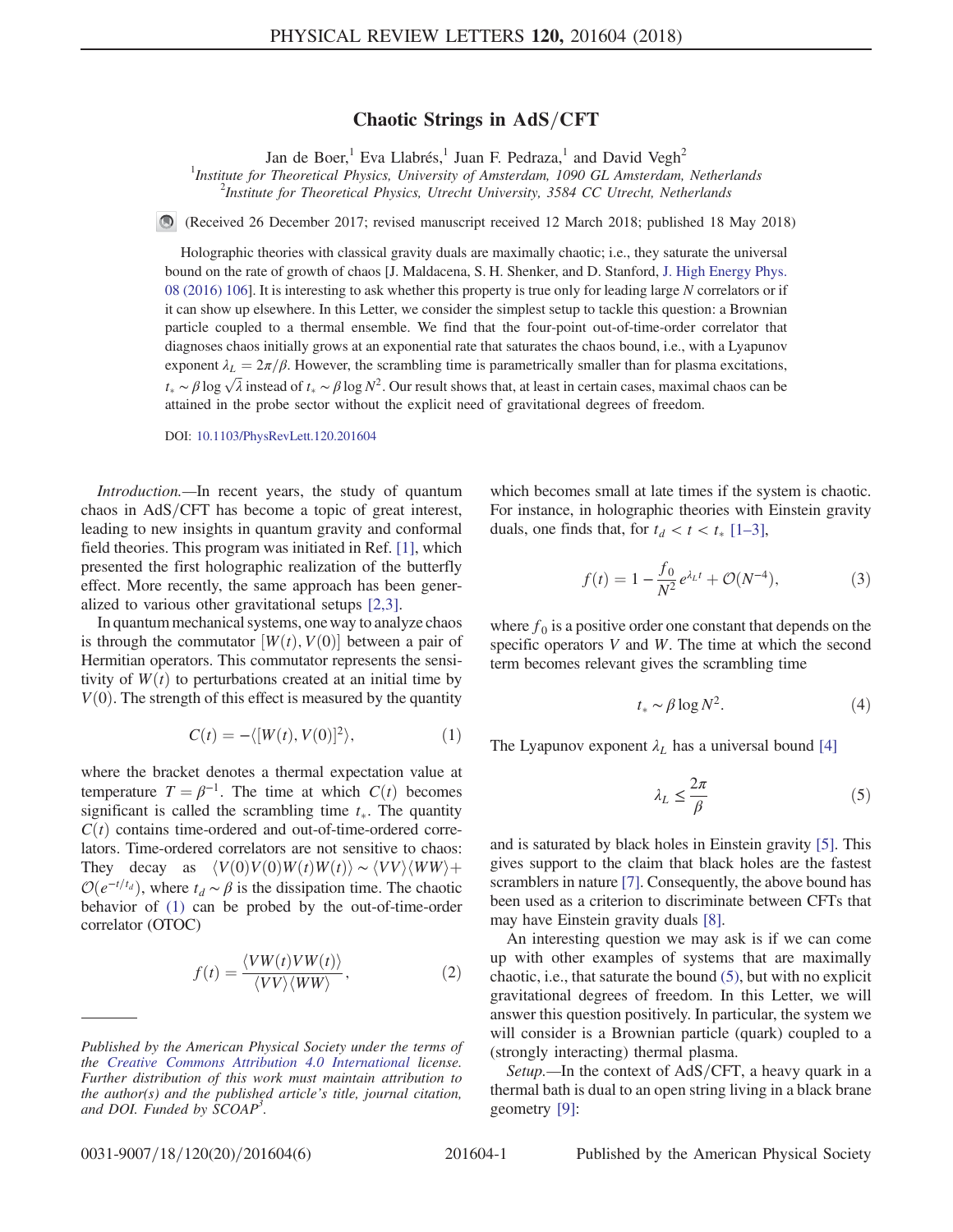$$
ds^{2} = -r^{2} f(r) dt^{2} + \frac{dr^{2}}{r^{2} f(r)} + r^{2} dx^{2},
$$
 (6)

$$
f(r) = 1 - \left(\frac{r_H}{r}\right)^{d-1}.\tag{7}
$$

In these coordinates, the boundary is located at  $r \to \infty$ . The temperature of the dual CFT corresponds to the Hawking temperature of the black brane:

$$
T = \frac{1}{\beta} = \frac{(d-1)r_H}{4\pi}.
$$
 (8)

<span id="page-2-0"></span>In the following, we will focus on  $d = 3$ , but the generalization to higher dimensions is straightforward. The dynamics of an open string in such a background follows from the Nambu-Goto (NG) action:

$$
S_{\rm NG} = -\frac{1}{2\pi\alpha'} \int d\sigma d\tau \sqrt{-\det \gamma_{\alpha\beta}},\tag{9}
$$

where  $\gamma_{\alpha\beta} = g_{\mu\nu} \partial_{\alpha} X^{\mu} \partial_{\beta} X^{\nu}$  is the induced metric on the world sheet and  $X^{\mu}(\tau, \sigma)$  are the embedding functions into the target space. We consider only the term corresponding to the tension of the string and ignore terms which might arise from couplings to other bulk fields [\[10\].](#page-6-7)

Consider the static gauge  $(\tau, \sigma) = (t, r)$  and parametrize the embedding as  $X^{\mu} = \{t, r, X(t, r)\}\.$  The position of the quark is given by  $x(t) = X(t, r_c)$ , where  $r_c$  is a UV cutoff. We assume that the quark is static (in average),  $\langle x(t) \rangle = 0$ , and consider small fluctuations due to its interactions with the thermal plasma. In the gravity side, this corresponds to studying perturbations of a static string that hangs from the boundary to the horizon, with embedding  $X(t, r) = 0$ . Indeed, one can easily check that  $X(t, r) = 0$  is a solution of the NG equations of motion [\[11\].](#page-6-8) For this solution, the induced metric on the world sheet is an  $AdS_2$  black hole [\[15\]](#page-6-9):

<span id="page-2-5"></span>
$$
ds_{ws}^2 = \gamma_{\alpha\beta} d\sigma^{\alpha} d\sigma^{\beta} = -r^2 f(r) dt^2 + \frac{dr^2}{r^2 f(r)}.
$$
 (10)

Thus, perturbations over this static string embedding correspond to perturbations on top of this black hole. This is the first indication that suggests the possible appearance of chaos, since black holes are known to (i) be fast scramblers [\[7\]](#page-6-4) and (ii) saturate the bound on  $\lambda_L$  [\[4\].](#page-6-2) However, in this setup, what plays the role of Newton's constant  $G_N \sim 1/N^2$ is now  $\alpha' \sim 1/\sqrt{\lambda}$ . Indeed, the number of degrees of freedom available is proportional to  $\sqrt{\lambda}$ , as can be seen, for example, from the computation of the entanglement entropy between the end points of the string [\[13,19\]](#page-6-10):

$$
S_{EE} = \frac{\sqrt{\lambda}}{3}.
$$
 (11)

<span id="page-2-6"></span><span id="page-2-4"></span>In practice, in order to determine if the system is chaotic or not, we need to compute the following OTOC [\[20\]:](#page-6-11)

<span id="page-2-1"></span>

FIG. 1. The setup: a string (shown in red) stretching between the two asymptotic boundaries of an eternal AdS black hole.

$$
\langle px(t)px(t)\rangle = \langle \dot{X}(0,r_c)X(t,r_c)\dot{X}(0,r_c)X(t,r_c)\rangle. \tag{12}
$$

This can be obtained using standard techniques of quantum field theory in curved space, focusing on the world sheet theory [\(9\)](#page-2-0) and regarding the embedding functions  $X(t, r)$  as quantum fields [\[22\].](#page-6-12)

Before proceeding further, it will be convenient to recast the problem in terms of Kruskal coordinates,  $t =$  $(1/2r_H)\log(-u/v)$  and  $r = r_H[(2/1 + uv) - 1]$ , and work in the gauge  $(\tau, \sigma) = (u, v)$ . The string in this case stretches between the two asymptotic boundaries of an eternal AdS black hole (see Fig. [1](#page-2-1)). For the static solution  $X(u, v) = 0$ , we find that the induced metric is given by

$$
ds_{ws}^2 = -\frac{4dudv}{(1+uv)^2},
$$
\n(13)

<span id="page-2-2"></span>i.e., an  $AdS<sub>2</sub>$  wormhole. The equations for the fluctuations over this embedding follow from the action

$$
S_{\rm NG} = -\frac{1}{\pi \alpha'} \int du dv \sqrt{\frac{1 - r_H^2 (1 - uv)^2 \partial_u X \partial_v X}{(1 + uv)^4}}.
$$
 (14)

Four-point OTOC.—In order to compute the relevant OTOC, we will use the techniques and approximations developed in Ref. [\[2\]](#page-6-1), adapted to the world sheet theory.

*Overlapping* states.—We represent  $D({t_i}) =$ <br> $D(t_1)V(t_2)V(t_3)V(t_4)$  as the overlap of two states:  $\langle W(t_1)V(t_2)W(t_3)V(t_4)\rangle$  as the overlap of two states:

$$
|\psi\rangle = W(t_2)^{\dagger} V(t_1)^{\dagger} |\Psi\rangle, \quad |\psi'\rangle = V(t_3) W(t_4) |\Psi\rangle, \quad (15)
$$

where  $|\Psi\rangle$  is the two-sided purification: the thermofield double state. The V and W operators create two perturbations on the string. If the difference in times  $t_2 - t_1$  and  $t_4 - t_3$  are large, then the relative boosts between the wave packets are also large.

<span id="page-2-3"></span>In Kruskal coordinates, the perturbation created by W will have large  $p^v$  and will be moving near the  $u = 0$ horizon. Similarly, the perturbation created by V will have large  $p^u$  and will be moving near the  $v = 0$  horizon. We represent the W quantum in the Hilbert space on the  $v = 0$ horizon and the V quantum on the  $u = 0$  horizon. Then  $|\psi'\rangle$  $\overline{a}$ is the "in" state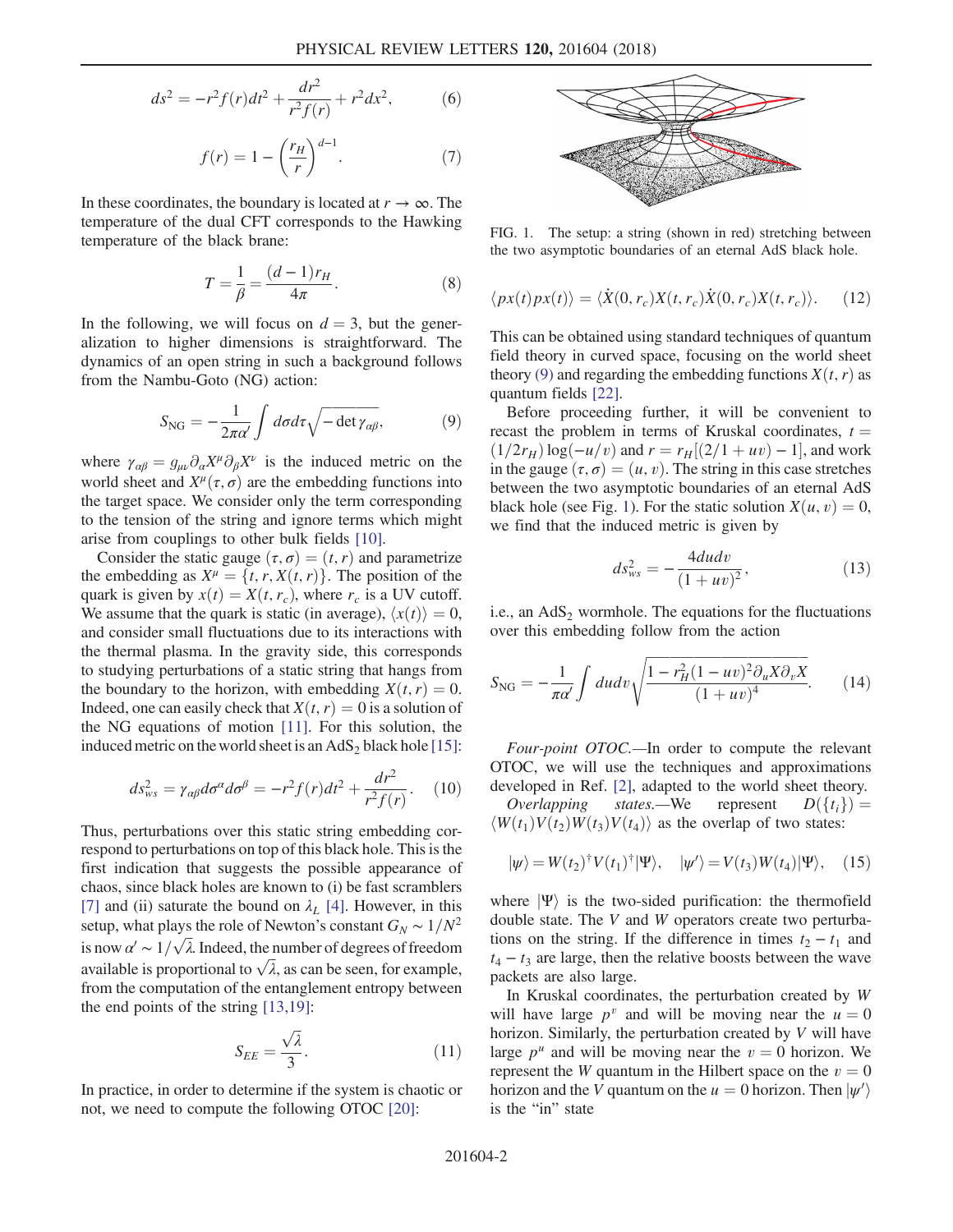<span id="page-3-0"></span>

FIG. 2. The four-point function [\(23\)](#page-3-3) as an inner product of the two states [\(16\)](#page-2-3) and [\(17\).](#page-3-4) The solid lines represent spacelike slices of the string world sheet, while the wiggles correspond to operator insertions near the horizons.

$$
V(t_3)W(t_4)|\Psi\rangle = \int \psi_3(p_3^u)\psi_4(p_4^v)|p_3^u p_4^v\rangle_{\text{in}}.\quad(16)
$$

<span id="page-3-4"></span>Similarly,  $|\psi\rangle$  is an "out" state given by

$$
W(t_2)V(t_1)|\Psi\rangle = \int \psi_1(p_1^u)\psi_2(p_2^v)|p_1^u p_2^v\rangle_{\text{out}}.\tag{17}
$$

The normalization of the states is given by

$$
\langle p^v | q^v \rangle = \frac{4p^v}{\pi} \delta(p^v - q^v). \tag{18}
$$

<span id="page-3-6"></span>The wave functions can be expressed using the Fouriertransformed bulk-to-boundary propagators

$$
\psi_1(p^u) = \int dv e^{2ip^u v} \langle \varphi_V(u, v) V(t_1)^\dagger \rangle |_{u=0}, \quad (19)
$$

$$
\psi_2(p^v) = \int du e^{2ip^v u} \langle \varphi_W(u, v) W(t_2)^\dagger \rangle|_{v=0}, \quad (20)
$$

$$
\psi_3(p^u) = \int dv e^{2ip^u v} \langle \varphi_V(u, v) V(t_3) \rangle |_{u=0}, \quad (21)
$$

<span id="page-3-7"></span>
$$
\psi_4(p^v) = \int du e^{2ip^v u} \langle \varphi_W(u, v) W(t_4) \rangle |_{v=0}, \quad (22)
$$

<span id="page-3-3"></span>where  $\varphi_{V,W}$  are the world sheet fields dual to the operators V and W. Finally, the four-point function is given by the overlap (see Fig. [2](#page-3-0) for a pictorial representation)

$$
D = \int d\{p_i\} \psi_3^*(p_3^u) \psi_4^*(p_4^v) \psi_1(p_1^u) \psi_2(p_2^v)_{\text{in}} \langle p_3^u p_4^v | p_1^u p_2^v \rangle_{\text{out}}.
$$
\n(23)

We still need to compute the bracket in the integrand. In the center-of-mass frame, if the relative boost is large, then the momenta  $p_1^u, p_2^v, p_3^u, p_4^v$  are large and momentum conservation implies  $p_1^u \approx p_3^u$ ,  $p_2^v \approx p_4^v$ . Within the twoparticle Hilbert space, we can approximate  $|p_1^{\mu} p_2^{\nu}\rangle_{\text{out}} \approx$  $e^{i\delta(s)}|p_1^{\mu}p_2^{\nu}\rangle_{\text{in}}$ , where  $s = 4p_1^{\mu}p_2^{\nu}$  is a Mandelstam variable.

Phase shift.—Let us now compute  $\delta(s)$ . We define  $R = v + u$  and  $T = v - u$  and rescale  $X \rightarrow Xl_s/r_H$ , where  $l_s \equiv \sqrt{2\pi\alpha'}$ . At quadratic order, the action [\(14\)](#page-2-2) reads

$$
S_0 = \frac{1}{2} \int dT dR (\dot{X}^2 - X^2).
$$
 (24)

<span id="page-3-1"></span>We are interested in high-energy collisions near the horizons, so we considered the flat space approximation and set  $uv = 0$ . In the center-of-mass frame, the solution for two equal perturbations moving in opposite directions is

$$
X(T,R) = F(T + R) + F(T - R),
$$
 (25)

where  $F(\xi)$  is assumed to vanish outside a window around  $\xi = 0$ . In this approximation, the two wave packets simply pass through each other. Let us now consider the subleading interacting term in the action:

$$
S_1 = \frac{l_s^2}{8} \int dT dR (\dot{X}^2 - X^2)^2.
$$
 (26)

<span id="page-3-2"></span>Evaluating  $S_1$  on the background of two wave packets will yield the phase shift. By plugging in [\(25\)](#page-3-1), we get

$$
S_1 = l_s^2 \left( \int d\xi F'(\xi)^2 \right)^2. \tag{27}
$$

Since we have  $\delta(s) = S_1$ , all that is left to do is to express the action in terms of the Mandelstam variable of the collision. The target space current is given by

$$
P_{\mu}^{a} = -\sqrt{-\gamma} \gamma^{ab} \eta_{\mu\nu} \partial_{b} X^{\nu}.
$$
 (28)

The string energy is then an integral over a spacelike slice on the world sheet

$$
E[X] = -\int d\sigma P_T^{\tau} = \int d\sigma \sqrt{-\gamma} \gamma^{\tau b} \eta_{T\nu} \partial_b X^{\nu}.
$$
 (29)

This gives a divergent energy for the infinitely long string:

$$
E[F] \simeq \int dR[1 + F'(T - R)^2 + F'(T + R)^2 + \cdots]. \tag{30}
$$

The expansion in terms of  $|F'| \ll 1$  is necessary, because<br>we have neglected terms beyond S, in the expression for we have neglected terms beyond  $S_1$  in the expression for the phase shift. The energy of the wave packets is thus

$$
\Delta E = E[F] - E[0] = 2 \int d\xi F'(\xi)^2, \tag{31}
$$

<span id="page-3-5"></span>and the Mandelstam variable is  $s = (\Delta E)^2$ . Comparing this formula with [\(27\),](#page-3-2) we get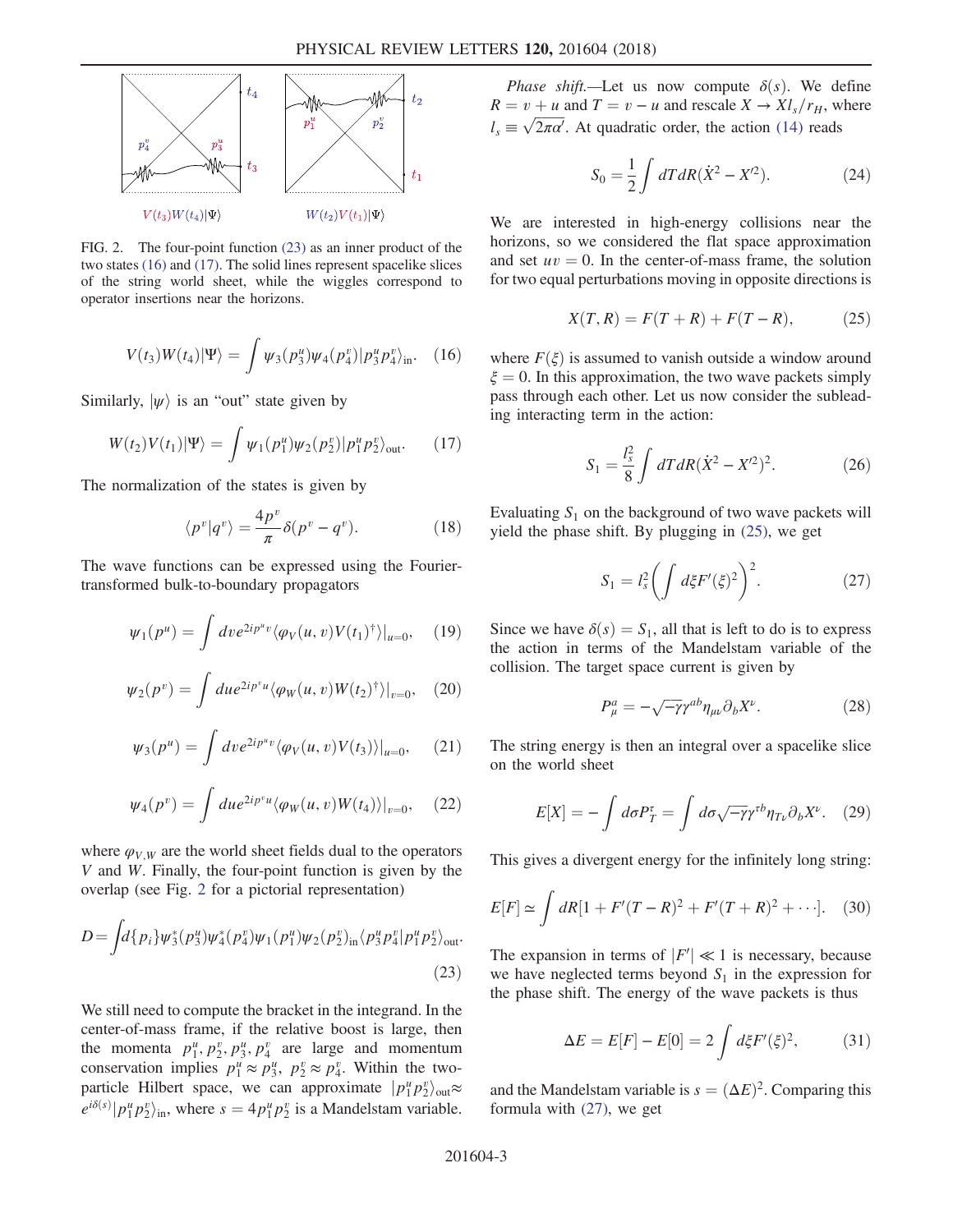$$
\delta(s) = \frac{s l_s^2}{4}.\tag{32}
$$

The phase shift can also be computed from light-cone quantization for a bosonic critical string as in Ref. [\[24\].](#page-6-13) It is easy to check that their method also reproduces our phase shift formula [\(32\).](#page-3-5)

Integral over momenta.—The bulk-to-boundary propagator for an operator with conformal dimension  $\Delta$  is

$$
\langle \phi(u,v)\mathcal{O}(t')\rangle = c_{\mathcal{O}}\bigg(\frac{1+uv}{ue^{t'}-ve^{-t'}+(1-uv)}\bigg)^{\Delta},\qquad(33)
$$

where we have used Kruskal coordinates in the bulk and set  $r_H = 2\pi/\beta = 1$  for simplicity. The temperature dependence can be restored by dimensional analysis whenever necessary. We evaluate these propagators at one of the horizons  $(u, v = 0)$  and perform the Fourier transforms in  $(19)–(22)$  $(19)–(22)$ :

<span id="page-4-0"></span>
$$
\psi_1(p^u, t_1) = -2\pi p^u \theta(p^u) e^{2t_1^* + 2ip^u e^{t_1^*}}, \tag{34}
$$

$$
\psi_2(p^v, t_2) = i\pi p^v \theta(p^v) e^{-t_2^* - 2i p^v e^{-t_2^*}}, \tag{35}
$$

$$
\psi_3(p^u, t_3) = -2\pi p^u \theta(p^u) e^{2t_3 + 2ip^u e^{t_3}}, \qquad (36)
$$

$$
\psi_4(p^v, t_4) = i\pi p^v \theta(p^v) e^{-t_4 - 2ip^v e^{-t_4}}, \tag{37}
$$

<span id="page-4-1"></span>where the complex conjugate in  $t_1$  and  $t_2$  appears because we are considering Hermitian conjugates for the first and the second propagators in  $|\psi\rangle$ . Since  $W(t) = x(t)$  and  $V(t) = \dot{x}(t)$ , we have already set  $\Delta_W = 1$  and  $\Delta_V = 2$ . With [\(34\)](#page-4-0)–[\(37\)](#page-4-1) and  $\delta = p^{\mu} p^{\nu} l_s^2$ , we are ready to perform<br>the overlap integration (23). By changing the variables the overlap integration [\(23\)](#page-3-3). By changing the variables  $p^u = -[p/2i(-e^{t_1} + e^{t_3})]$  and  $p^v = [q/2i(-e^{t_2} + e^{t_4})]$  and fixing the end points as  $t_1 = i\epsilon_1$ ,  $t_2 = t + i\epsilon_2$ ,  $t_3 = i\epsilon_3$ , and  $t_4 = t + i\epsilon_4$ , we find

$$
\langle V(ie_1)W(t+ie_2)V(ie_3)W(t+ie_4)\rangle
$$
  
=  $C \int_0^\infty dp dq p^3 q e^{-p-q} e^{i l_s^2 e^t p q/4 \epsilon_{13} e_{24}^*}$ , (38)

$$
\langle V(ie_1)V(ie_3)\rangle \langle W(t+ie_2)W(t+ie_4)\rangle
$$
  
=  $C \int_0^\infty dp dq p^3 q e^{-p-q}$ , (39)

where we have defined the constants

$$
C \equiv c_V^2 c_W^2 \frac{\pi^4}{1024} \csc^4 \left( \frac{\epsilon_1 - \epsilon_3}{2} \right) \csc^2 \left( \frac{\epsilon_2 - \epsilon_4}{2} \right), \quad (40)
$$

$$
\epsilon_{ij} \equiv i(e^{i\epsilon_i} - e^{i\epsilon_j}). \tag{41}
$$

The integrals above can be computed exactly in terms of the exponential integral,  $Ei(z) = -\int_{-z}^{\infty} e^{-t} dt$ . However, the results can be trusted only up to  $O(L^2)$  gines we truncated results can be trusted only up to  $\mathcal{O}(l_s^2)$ , since we truncated the action at this order. Performing this approximation, the normalized four-point function reads

$$
\frac{\langle V(i\epsilon_1)W(t+i\epsilon_2)V(i\epsilon_3)W(t+i\epsilon_4)\rangle}{\langle V(i\epsilon_1)V(i\epsilon_3)\rangle\langle W(t+i\epsilon_2)W(t+i\epsilon_4)\rangle} \simeq 1 + \frac{2il_s^2e^t}{\epsilon_{13}\epsilon_{24}^*}.
$$
 (42)

Scrambling and Lyapunov exponent.—Although we denoted the imaginary time parameters as  $\epsilon_i$ , they do not necessarily have to be small. For instance, if we subtract  $\beta/2$  from  $\epsilon_1$  and add the same to  $\epsilon_4$ , we can obtain twosided correlators from the above one-sided expectation value. A canonical choice made in Ref. [\[4\]](#page-6-2) consists in setting  $\epsilon_1 = \frac{\beta}{2} = \pi$ ,  $\epsilon_2 = \frac{-\beta}{4} = -\frac{\pi}{2}$ ,  $\epsilon_3 = 0$ , and  $\epsilon_4 = \frac{\beta}{4} = \frac{\pi}{2}$ . This corresponds to the insertion of the V and W operators at equal spacing around the thermal circle. With this choice, one gets  $\epsilon_{13} = -2i$  and  $\epsilon_{24} = 2$ . Finally, by restoring the temperature dependence, we find that the four-point function [\(2\)](#page-1-2) is given by

$$
f(t) = 1 - \frac{\pi}{\sqrt{\lambda}} e^{2\pi t/\beta}.
$$
 (43)

<span id="page-4-2"></span>The above equation must be contrasted with the result for correlator in the pure gravity sector [\(3\)](#page-1-3). From [\(43\)](#page-4-2), we can read off the Lyapunov exponent

$$
\lambda_L = \frac{2\pi}{\beta},\tag{44}
$$

which saturates the bound  $(5)$ , and the scrambling time

$$
t_* \sim \beta \log \sqrt{\lambda}.\tag{45}
$$

Thus, even though the world sheet theory is not gravitational, it is maximally chaotic and exhibits the fast scrambling property of black holes. In addition, there is also a parametrically large hierarchy between scrambling and dissipation determined, in this case, by the small parameter  $\alpha' \sim 1/\sqrt{\lambda}$  instead of the standard  $G_N \sim 1/N^2$ . The fact that  $t_{\ast}$  scales the way it does can be easily understood, since  $\sqrt{\lambda}$ is proportional to the excess of entropy due to the probe string [\(11\),](#page-2-4) and these are precisely the degrees of freedom that are being scrambled.

Complexity.—Black holes are known to excel at another information theoretic task, namely, the processing of information. The rate of quantum information processing is measured by computational complexity  $C$ . Complexity counts the minimal number of gates needed to build a quantum circuit which prepares the state from a particular reference state. It grows linearly at late times and obeys the bound  $dC/dt \leq 2E/\pi\hbar$  [\[25\].](#page-6-14) It is then interesting to ask about complexity in our present setup.

In  $AdS/CFT$ , there are two proposals to compute complexity, the complexity = volume  $[26]$  and the complexity  $=$  action [\[27\]](#page-6-16) conjectures, both satisfying the bound. In the former, the complexity is proportional to the spatial volume of the Einstein-Rosen bridge V: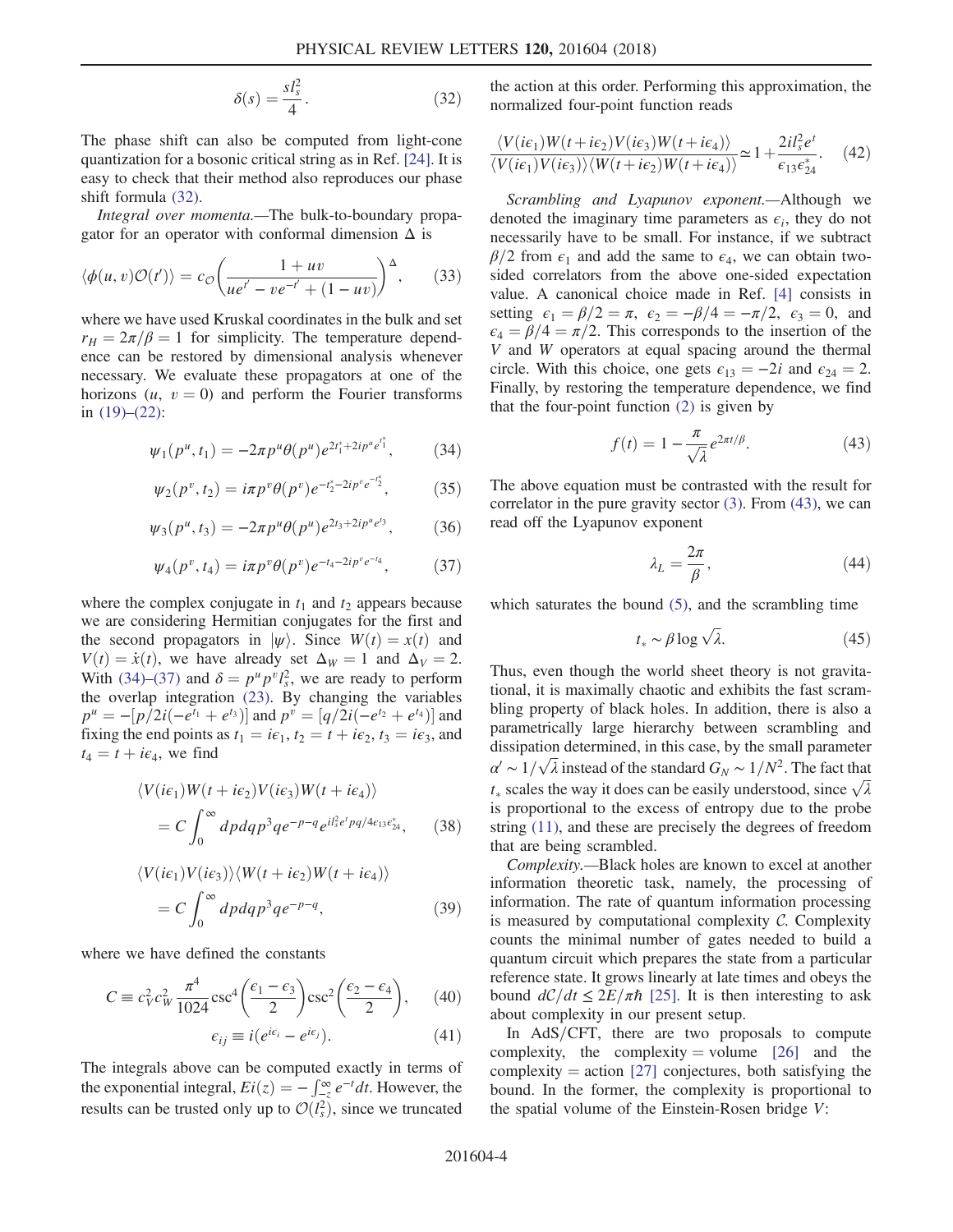$$
\mathcal{C} \sim \frac{V}{G_N \ell},\tag{46}
$$

where  $\ell$  is some lengthscale. This quantity does indeed grow linearly over time at late times. In order to compute the correction to  $C$  due to the probe string, one would need to consider the backreaction of the string on the bulk geometry and compute the new volume V. Here we proceed differently. We define the dimensionless quantity

$$
\mathcal{C}_{ws} = \frac{\tilde{\mathcal{E}} V_{ws}}{\alpha'},\tag{47}
$$

as a "world sheet complexity," where  $\tilde{e}$  is a timescale and  $V_{ws}$  is the length of the world sheet wormhole. A brief computation yields at late times

$$
\frac{dV_{ws}}{dt} = \frac{2\pi}{\beta} \to \frac{dC_{ws}}{dt} = \text{const.}
$$
 (48)

<span id="page-5-0"></span>It would be interesting to ask about its significance in the CFT language. The second proposal for complexity gets rid of the arbitrary lengthscale  $\ell$  and states that

$$
C \sim \frac{S_{\text{WDW}}}{\pi \hbar},\tag{49}
$$

where  $S_{\text{WDW}}$  is the bulk action evaluated on the Wheeler-DeWitt patch. The correction of  $\mathcal C$  due to the probe string in this case is simpler: It is given by the NG action evaluated on the Wheeler-DeWitt patch [\[28\]](#page-6-17). Notice that if we were to define a world sheet complexity using the world sheet geometry, the result would be equivalent to [\(49\).](#page-5-0) However, at least in  $d = 3$  we find that there is an ambiguity on defining the Wheeler-DeWitt patch, because the maximally extended world sheet geometry gets past the  $uv = 1$  edges (cf. Fig. 5 in Ref. [\[29\]\)](#page-6-18). We hope to come back to this point in the future.

Discussion.—We have presented the first example of a nongravitational system that is maximally chaotic, i.e., that saturates the universal bound on the Lyapunov exponent [\(5\)](#page-1-1). The other two known examples that saturate the bound AdS black holes in Einstein gravity [\[4\]](#page-6-2) and the Sachdev-Ye-Kitaev (SYK) model [\[17\],](#page-6-19) which contains an  $AdS_2$ dilaton gravity sector [\[18\].](#page-6-20) Even though the world sheet theory does not contain gravitational degrees of freedom, it is worth recalling that the world sheet theory of strings shares some interesting similarities with theories of quantum gravity, including the absence of local off-shell observables, a minimal length, and a maximum achievable (Hagedorn) temperature, as well as (integrable relatives of) black holes [\[24\]](#page-6-13).

In summary, the maximal chaotic exponent for the string follows from the following two points: (i) The induced world sheet metric has a horizon; therefore, by Rindler kinematics, the relation between world sheet scattering energy and time is  $s \sim e^{2\pi t/\beta}$ . And (ii) the eikonal phase is  $\delta \sim \alpha' s^p$  with  $p = 1$ . This result is quite nontrivial. In ordinary quantum field theory a spin *I* field exchanged in ordinary quantum field theory, a spin J field exchanged in the Mandelstam t channel gives  $p = J - 1$ . Causality and unitarity further constrain the value of the exponent to be  $p \le 1$ , since  $e^{i\delta(s)}$  must be analytic in the upper half of the complex s plane and  $|e^{i\delta(s)}| \le 1$  [\[30\].](#page-6-21) The NG theory has<br>infinitely many higher derivative nonrenormalizable terms infinitely many higher derivative nonrenormalizable terms that appear nonlinearly in the action. As explained in Ref. [\[31\]](#page-6-22), the requirements of unitarity, crossing symmetry, and analyticity restrict the phase shift to take the form

$$
e^{i2\delta(s)} = \prod_{j} \frac{\mu_j + s}{\mu_j - s} e^{iP(s)},
$$
 (50)

where  $P(s)$  is an odd polynomial in s and  $\mu_i$  are located in the lower half of the complex plane and either lie on the imaginary axis or come in pairs symmetric with respect to it. What is surprising is that the  $\mu_i$  and  $P(s)$  for the NG theory conspire to give the required phase shift mimicking a single graviton exchange (see also [\[24\]](#page-6-13)).

Finally, let us comment on the extension of the chaos bound conjectured in Ref. [\[4\]](#page-6-2) to our setup. The proof of the maximal Lyapunov exponent relies on two points. The first one is a result bounding the derivative of any function, which was shown to hold in general. The second one is the assumption that the error  $\varepsilon$  [\[32\]](#page-6-23) of the late-time factorization of the OTOC is small. A quick calculation shows that in our setup  $\varepsilon \sim 1/\sqrt{\lambda}$ , which holds true as long as  $\lambda$  is large. This, together with the fact that  $\delta(s) \sim s$  seems to hold beyond leading order [\[24\]](#page-6-13), suggests that perturbative higher-order  $\alpha'$  corrections should respect the bound, although it would be interesting to see an explicit calculation. Furthermore, at weak 't Hooft coupling, the strength of scattering in the gauge theory is of the order of  $\lambda$ , so one would expect  $\lambda_L \sim \lambda/\beta$ , parametrically smaller than the strong coupling result.

There are a few directions that may be worth exploring in the future. Two interesting generalizations to consider are (i) a higher-dimensional target space and (ii) higherdimensional probes in the bulk such as  $Dp$ -branes. From the latter, one could also compute the associated butterfly velocities and compare with the charge diffusion results [\[33\]](#page-6-24). One could also repeat the computations of the OTOC presented here in more complex shockwave geometries, i.e., segmented strings in AdS space [\[34\].](#page-6-25) Finally, it would be interesting to understand whether the chaotic behavior observed here can emerge in other field theories in a black hole background or whether there are specific features of the string action that make it chaotic.

We are grateful to M. Chernicoff, V. Hubeny, and D. Stanford for discussions and useful correspondence. This work is supported by the Netherlands Organisation for